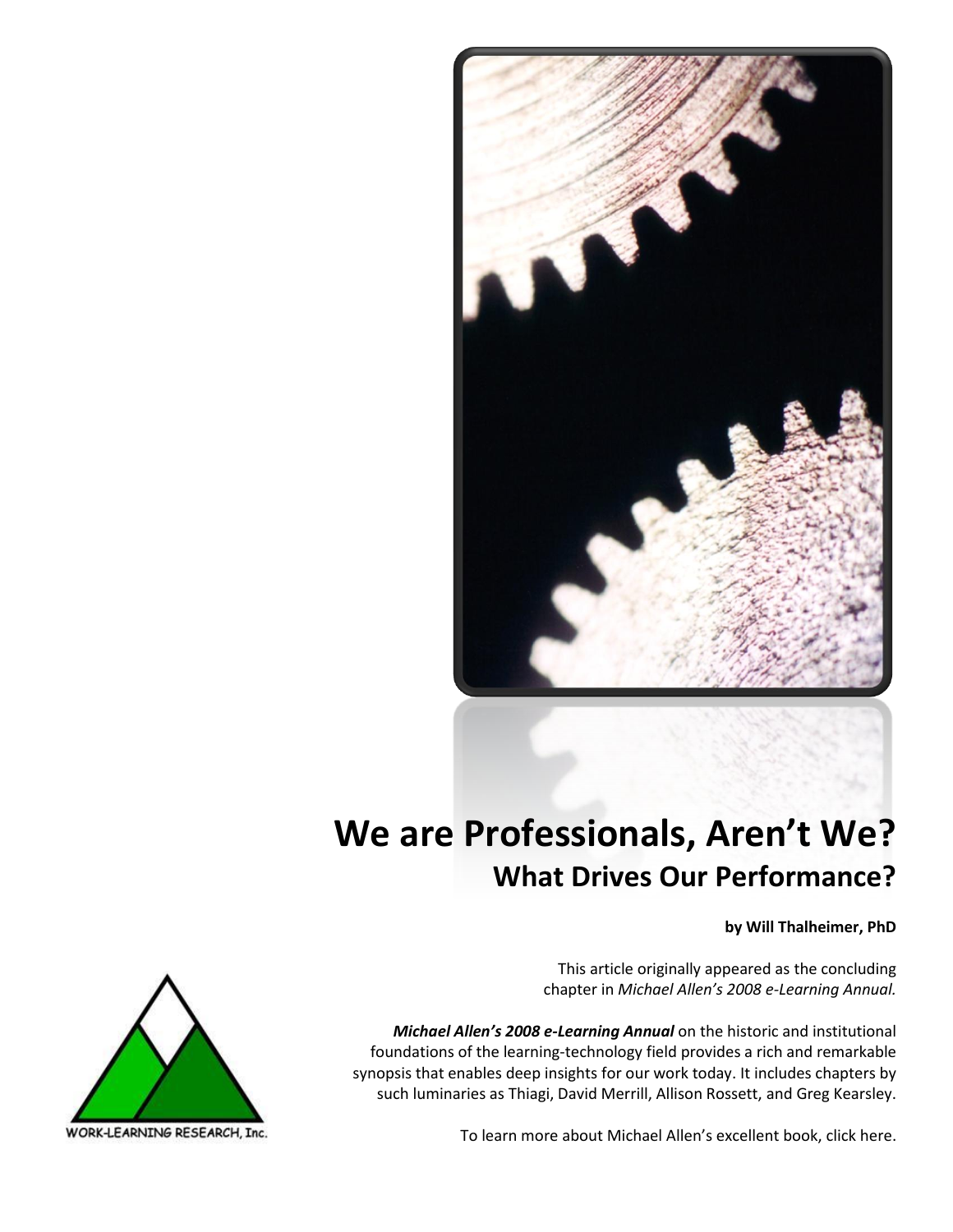How to cite this chapter using APA style:

Thalheimer, W. (2008). We are Professionals, Aren't We? What Drives Our Performance? In M. Allen (Ed.) *Michael Allen's 2008 e-Learning Annual* (325-337). San Francisco: Pfeiffer.

### Published 2008

**The Author:** Dr. Will Thalheimer can be contacted at info@work-learning.com or at the Work-Learning Research phone number below for inquiries about learning audits, workshops, speaking engagements, high-level instructional design, and consulting on e-learning, classroom training, learning measurement, learning strategy, and business strategy for learning.

> Work-Learning Research, Inc. Somerville, Massachusetts USA (617) 666-9637

> > [www.work-learning.com](http://www.work-learning.com/)

Copyright 2008 by John Wiley & Sons, Inc. All rights are reserved.

To purchase copies of Michael Allen's 2008 or 2009 e-Learning Annuals, click on the book images below or call 800-274-4434 to make bulk purchases.



Click to Learn More… or Purchase *Michael Allen'[s 2008 e-Learning Annual](http://www.amazon.com/gp/product/0787987433?ie=UTF8&tag=wwwworklearni-20&linkCode=xm2&camp=1789&creativeASIN=0787987433)*



[<img src="http://www.assoc-amazon.com/e/ir?t=wwwworklearni-20&l=as2&o=1&a'>Click to Learn More](<a href="http://www.amazon.com/gp/product/0470371455?ie=UTF8&tag=wwwworklearni-20&linkCode=as2&camp=1789&creative=9325&creativeASIN=0470371455">Michael Allen)… or Purchase *Michael Allen's 2009 e-Learning Annual*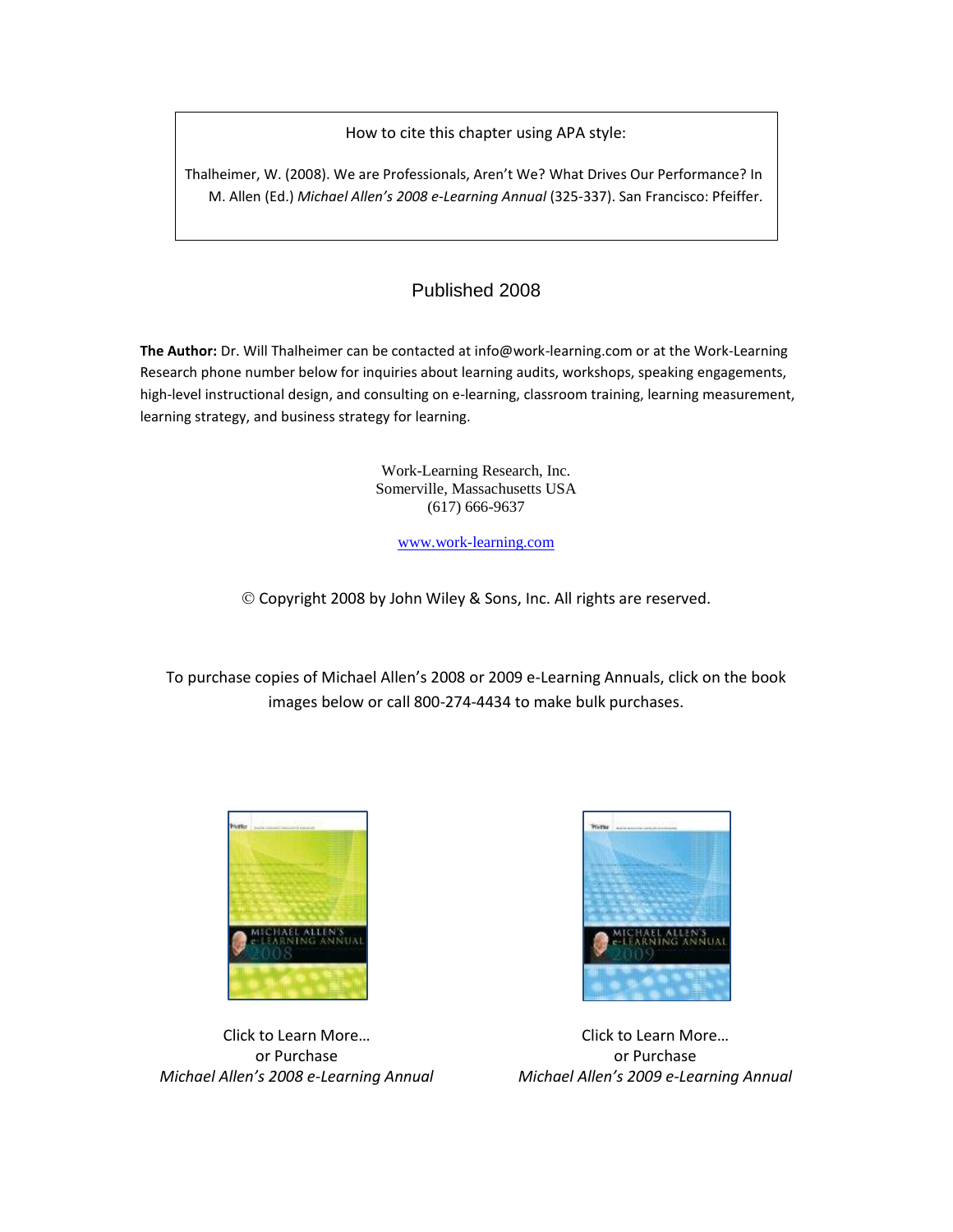# **Will Thalheimer**

Will Thalheimer is a learning expert, researcher, instructional designer, business strategist, manager, marketer, speaker, writer, and visionary. Dr. Thalheimer has worked in the learning-andperformance field since 1985. He founded Work-Learning Research in 1998 to bridge the gap between research and practice, to compile research on learning, and to disseminate research findings to help instructional designers, e-learning developers, trainers, and performance consultants build more effective learningand-performance solutions. His clients have included giant multinationals, e-learning companies, government agencies, and institutions of higher learning. His research and writings have led the field in providing practical research-based recommendations through his online publications (www.work-learning.com/ catalog), published articles, and his industry-leading blog (www. willatworklearning.com). Dr. Thalheimer speaks regularly at national and international conferences. His conference presentations always receive numerous evaluation-sheet comments like the following: "This was one of the best presentations I attended—solid information delivered in a style that helped me learn." Will holds a BA from the Pennsylvania State University, an MBA from Drexel University, and a Ph.D. in educational psychology: human learning and cognition from Columbia University.

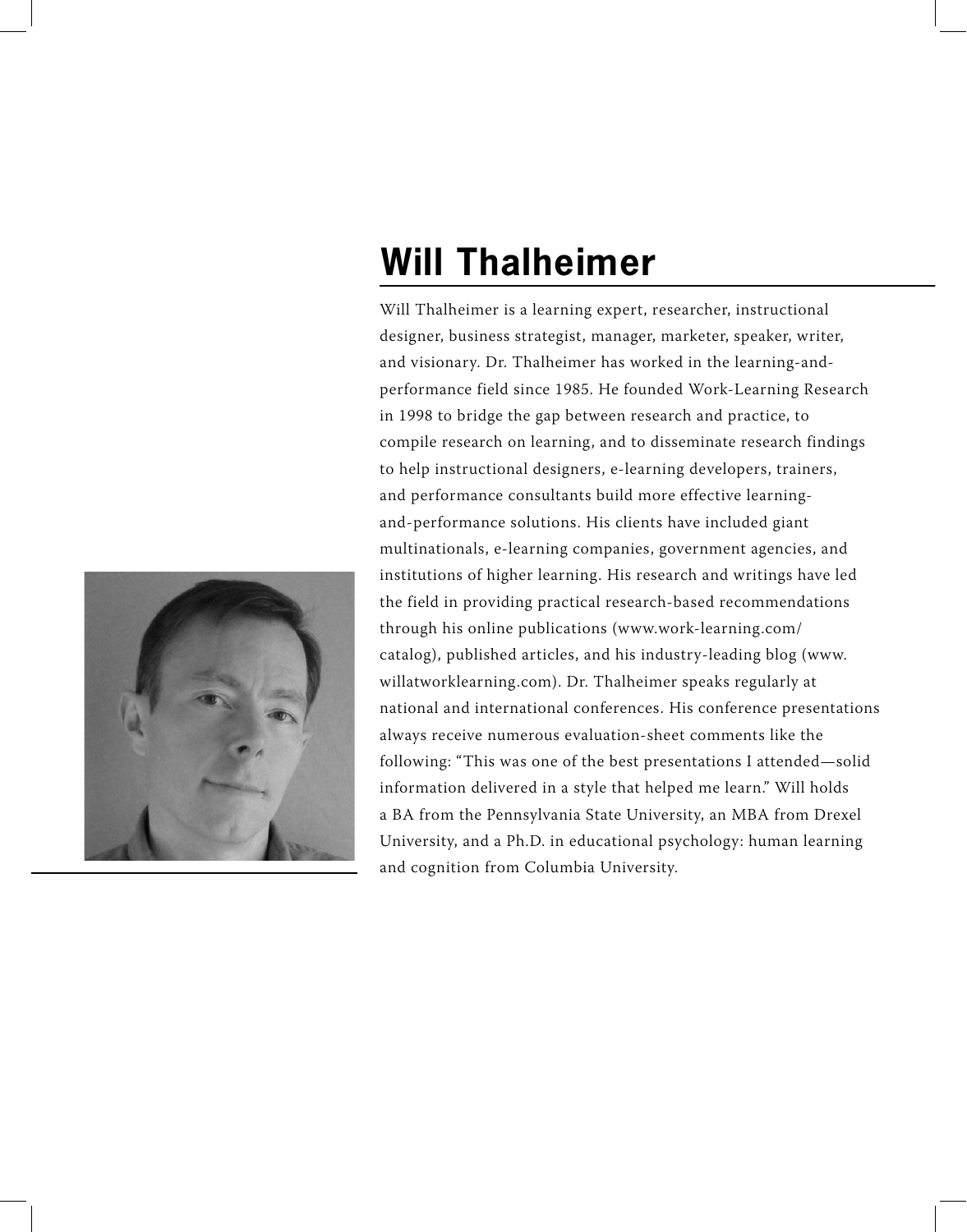# **We're Professionals, Aren't We?** | Will Thalheimer

### **What Drives Our Performance?**

In this article, one of the learning and performance field's leading visionaries looks back on his twenty-two years in the field with both love and regret, while looking forward to the future by challenging all of us in the field who see ourselves as learning-and-performance professionals. Dr. Thalheimer's challenge is simple. He asks every person in the field to understand the forces that control their thinking and influence their decision making. It's as if the author wants to say: the unexamined profession is not worth having.

I started in the "training and development" field in 1985. I was hired right out of grad school as an instructional designer. I had four courses in instructional design, a master's degree in business, and a bachelor's degree in psychology. The only thing I knew as I was looking for a job was that I wanted to build simulations to help people learn. I still remember paging through Training magazine, looking at the advertisements, trying to find a good place to enter the field. And then, there it was—an ad for the Strategic Management Group, Inc., "world leaders in business simulation." Perfect, I thought. I could combine my MBA with my instructional-design background. Where were they located? Unbelievable, just four blocks from my apartment in West Philadelphia. The very next day, I put on my best business suit—my only business suit, the one

my dad had helped me buy at Brooks Brothers—and I walked four blocks into the training field.

It's twenty-two years later, and I've begun to realize how little impact I've had on the field—even though I set out to make big changes in 1998 when I founded my research and consulting practice, Work-Learning Research. I had decided to start Work-Learning Research when I noticed how our field tended to jump from one fad to another and hang on sanctimoniously to learning methods that didn't work. My diagnosis at the time? We had no anchoring principles to guide us. We didn't have a common body of knowledge that we could rely on to be valid and reliable. My thought—which I now realize was gonzo naïve—was that I could help move the field toward professionalism by compiling the learning research from the world's best refereed journals and by sharing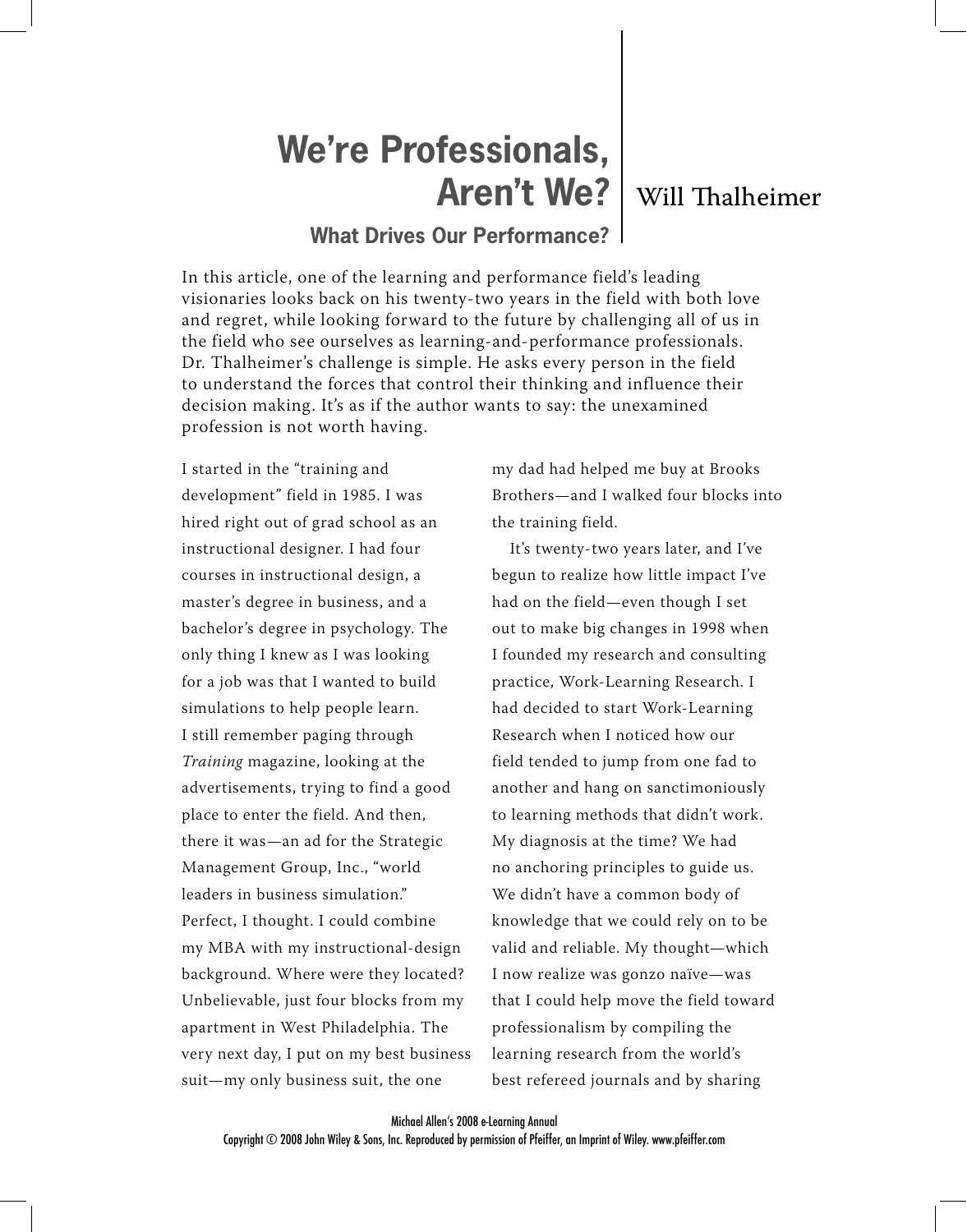that research through my work and writings. I was then, and probably am now, a complete idiot for believing in the power of good information. It takes more than that. Much more.

This chapter will explore the history of our field through my eyes—my cynical eye and my optimistic eye.

# **The Most Obvious Changes**

Let me get the most obvious changes out of the way quickly. I'm just going

to list them here, mostly so that you don't think I spent the last twenty-two years as a dentist or forklift operator.

> What we called the "trainingand-development field" has morphed into the "learningand-performance field." Today, everybody knows that training must be designed to get business results, whereas in 1985 there was much less of that mentality. The evidence: ISPI changed the name of its magazine from Performance and Instruction to Performance Improvement. ISPI began offering a certificate in performance technology in the late 1980s or early 1990s. Both ISPI and ASTD now offer certifications that focus on getting business results, ISPI's CPT (Certified Performance Technologist) and ASTD's CPLP

(Certified Professional in Learning and Performance).

- > Technology for learning has changed radically: where leanmedia computer-based training was at the forefront in 1985, today m-learning, e-learning, blogs, and wikis are out on the bleeding edge. The world is connected via the Internet and wireless technologies. The evidence: the articles and advertisements in our trade magazines in 1985 focused on CBT, audiovisual equipment, and the like. Today's media highlight e-learning and the other Internetbased technologies, along with authoring tools that go far beyond the authoring tools of 1985.
- $\triangleright$  Where training folks hardly had to worry about the legal department in 1985, today a whole new industry has arisen around the area of compliance training. The evidence: one of the most sought after educational degrees for HR directors today is the law degree. There are now industry organizations devoted solely to compliance issues and a high percentage of the vendors exhibiting at their conferences are training companies.
- $\triangleright$  For large companies, training often has global requirements, and companies must deal with the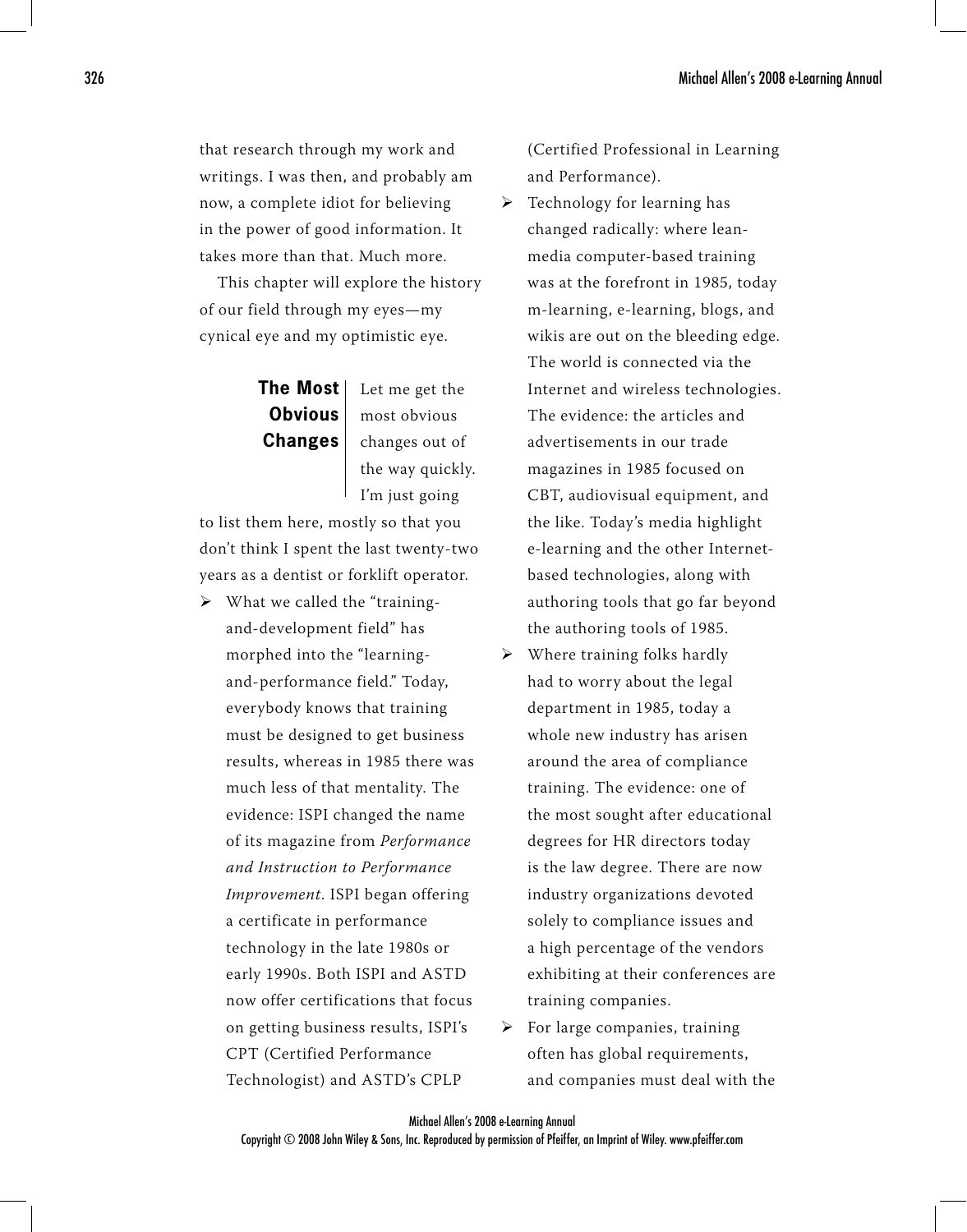inherent logistical and learning difficulties surrounding those issues. The evidence: globalization is a big theme in the popular press now, but was barely mentioned in 1985. Indian companies are snatching up U.S.-based training companies like crazy. In 1985, nobody in the industry even thought of India. Now almost every large company has a significant cohort of employees working internationally.

 $\triangleright$  We moved from a lecture model of training to a more "learningcentered" model of training. Malcolm Knowles' revolution around the notion of the adult learner was just beginning to bubble up in 1985. Cognitive psychology hadn't really made inroads into training practice in the 1980s, and constructivism and the notion that learners build their own memory structures only gathered traction with learning researchers in the 1990s. The evidence: today, "learner-centric" is a big buzzword. Instructional designers are taught to trust their learners—not always a good idea, by the way. Wiki's and other groupknowledge-creation mechanisms are widely touted to be superior to older expert-driven top-down approaches.

So now that I've gotten the obvious stuff out of the way, I want to explore the critical levers that control the direction of our field. I'm going to blend some of the obvious stuff into the mix, but will reveal some other critical factors as well.

**What Drives Our Performance?**

Thinking drives performance. It drives the performance of our learners and

it drives our performance as learningand-performance professionals. The diagram in Figure 1 illustrates the processes we typically work in.





We bring our knowledge, wisdom, and biases to our work. These drive everything else we do because they control our thinking. They impact the information we notice and gather. They restrain our design and development work. They dictate how we deploy our solutions and how we evaluate our work. It is our knowledge, wisdom, and biases that enable us to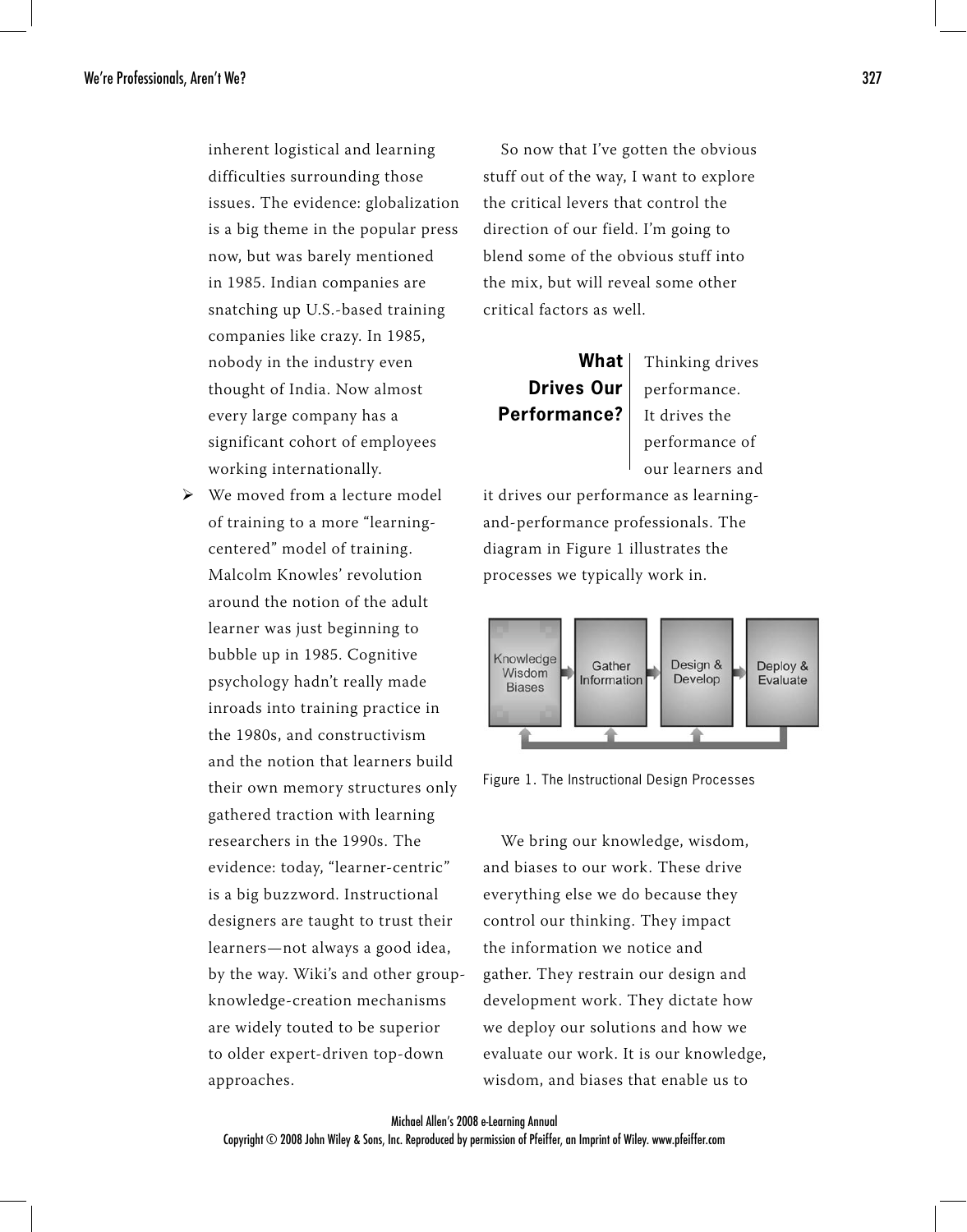do our jobs, while constraining our horizons and our success.

Let's call our "knowledge, wisdom, and biases" our "thought blocks," to give them a useable label and two connotations—one as our building blocks and one as the blocks that wall in our vision, thinking, and action. You'll notice in Figure 1 how these thought blocks dictate the rest of the instructional-design process.

If our thought blocks control our output as professionals, then it's pretty obvious that if our thought blocks can be changed, our performance can be changed. So one of the most important questions then becomes: What controls our thought blocks? Or as I put it more colloquially in the title, "What drives our performance" as instructional professionals?

The rest of this article will outline the most powerful forces that control the decisions we make as members of the field. If we understand these forces, we are more likely to free ourselves from the shackles they impose. We're also more likely to get disgusted enough to help make them better.

### **1. Our Educational**

**Preparation** Our educational background affects our thought blocks in a big way. Unfortunately, many of our schools of instructional design teach inflexible procedures and encourage students to believe that there is one right way. This type of chicanery is anathema to a thinking profession. What we need instead are learning-and-performance professionals who can think critically about the myriad of variables that affect productivity and performance. We need folks who can evaluate refereed research with diligence and skepticism, who can view a vendor's presentation and see where the truth lies and know where the lies begin, who know they can't rely only on the fragile tools they were given in school but must also keep learning so they can deepen their wisdom.

There is no evidence that the schooling of our profession has changed much. If anything, our learning-and-performance schools have become more monolithic and practice-based. I know of a few executives at instructionaldevelopment companies who refuse to hire graduates of instructionaldesign programs because those graduates are too rigid, they lack mental flexibility, and they don't have enough deep knowledge of learning to make intelligent instructional-design tradeoffs. Fewer and fewer students are learning the tools of the scientistpractitioner. This doesn't mean that they should be doing science, but they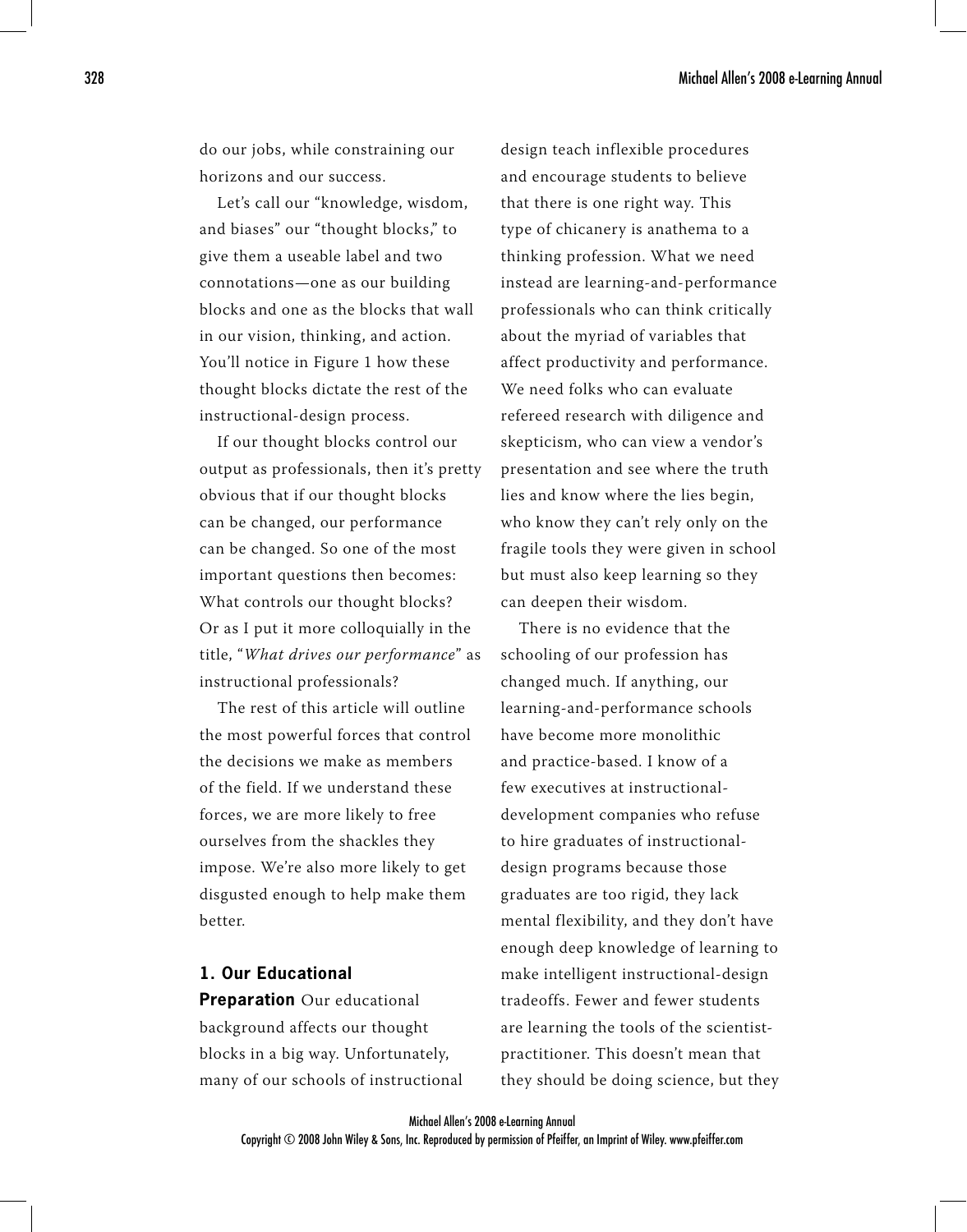ought to know how to think in the critical manner of a person versed in science.

#### **2. Our Impoverished**

**Feedback Loops** There are basically two sources of information that can be brought to bear on any project, (a) the information we bring the project (our thought blocks) and (b) the information we learn from doing the project (our feedback loops). I'm highly skeptical about our thought blocks, but I'm even more skeptical about our feedback loops. The fact is that we receive very little valid feedback about how we're doing as learning-and-performance professionals. As evidenced in ASTD and other annual reports of our industry, more than 75 percent of companies rely most heavily on Level 1 smile sheets—learner ratings of instruction. Unfortunately, these smile sheets are not predictive of learning or on-the-job performance, having correlations that are very weak (for those of you who are statistically inclined, correlations (r) are typically less than .2) (Alliger, Tannenbaum, Bennett, Traver, & Shotland, 1997).

Our measures of learning tend to be biased to the measurable, not the authentic, and are additionally biased toward good results because the

Level 2 assessments we do are done at the end of the learning event in the same context as the learning event. Measuring learning when it is top-ofmind in situations that provide unfair hints is a completely bogus enterprise. (See Thalheimer, 2007, for a complete explanation of these measurement biases.) These flaws make most Level 2 evaluations worthless at best—and deceptive in our favor, at worst. Most companies do very little assessment of the on-the-job performance (Level 3) or of the business results (Levels 4 and 5). So the truth is that we don't receive very good feedback about whether our learning interventions have improved learning, performance, or business results.

This situation hasn't changed at all since 1985, even though ROI, metrics, learning analytics, and Kirkpatrick's four levels are a mainstay in our conference sessions, books, and articles. Our impoverished feedback loops leave us in the dark. We simply don't receive good enough feedback to improve our performance. We can have all the common sense in the world, we can have forty years of experience, we can hire our field's best experts, but if all of this common sense and experience has been burnished in a dark caldron with poor feedback, then it's a pretty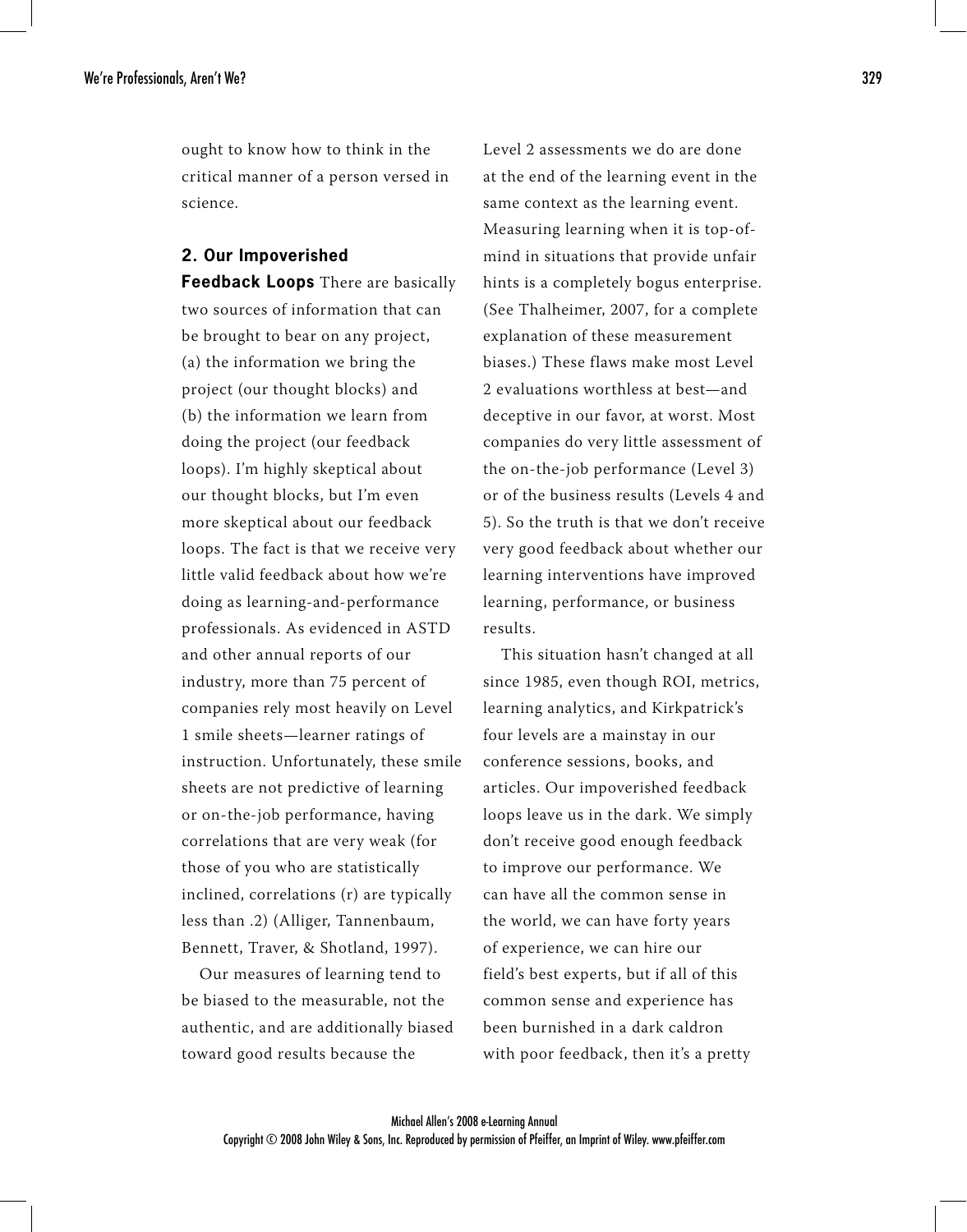dubious knowledge base we're talking about. And good research only helps a little in this regard. Research tends to focus on general situations, not specific ones. So, although it is a good guide, we still ought to be testing our solutions and obtaining feedback from our specific situations.

**3. Our Freakin' Arrogance in Light** 

**of the Darkness** Despite the dark fog we work in—or maybe because of it—many of us have an unrelenting arrogance that we have all the answers. How many claims have you heard like these?

- > Learning objectives should not include the word "understand."
- > All our courses should be moved to e-learning.
- > Feedback should be given immediately.
- $\triangleright$  Instructional design is irrelevant.
- $\triangleright$  The first step of instruction is to gain learner attention.
- $\triangleright$  Instructional designs must account for learning styles.

All of these statements are false, misleading, or are gross oversimplifications that lead to bad learning design—and yet many instructional professionals will look you in the eye with a holy passion and claim their universal truth.

Arrogance is one thing. Arrogance from ignorance simply cannot be tolerated in a profession as important as ours. Arrogance leads to blindness and bad results. If you're arrogant, you don't listen, you don't challenge your long-held paradigms, you don't learn. As professionals devoted to learning, the irony that our arrogance impairs our learning is just too grating to tolerate.

Our overall level of arrogance has not changed much since 1985. We're still bloody arrogant. But the forces that drive our arrogance are a bit different. Today, with so much more information available—the almost cacophonous deluge of information from the Internet, from our vendors, and from the increasing number of books published each year—there are more sources of information to challenge our mental fortresses. On the other hand, the increasing marketplace competition and drive for the bottom line has made it increasingly difficult for us to have time to reflect on our practices. These forces seem to have cancelled each other out.

# **4. Trade Organizations, Conferences, and Magazines** Trade

organizations seem like benevolent creatures. Ideally, they provide the field with good information, enable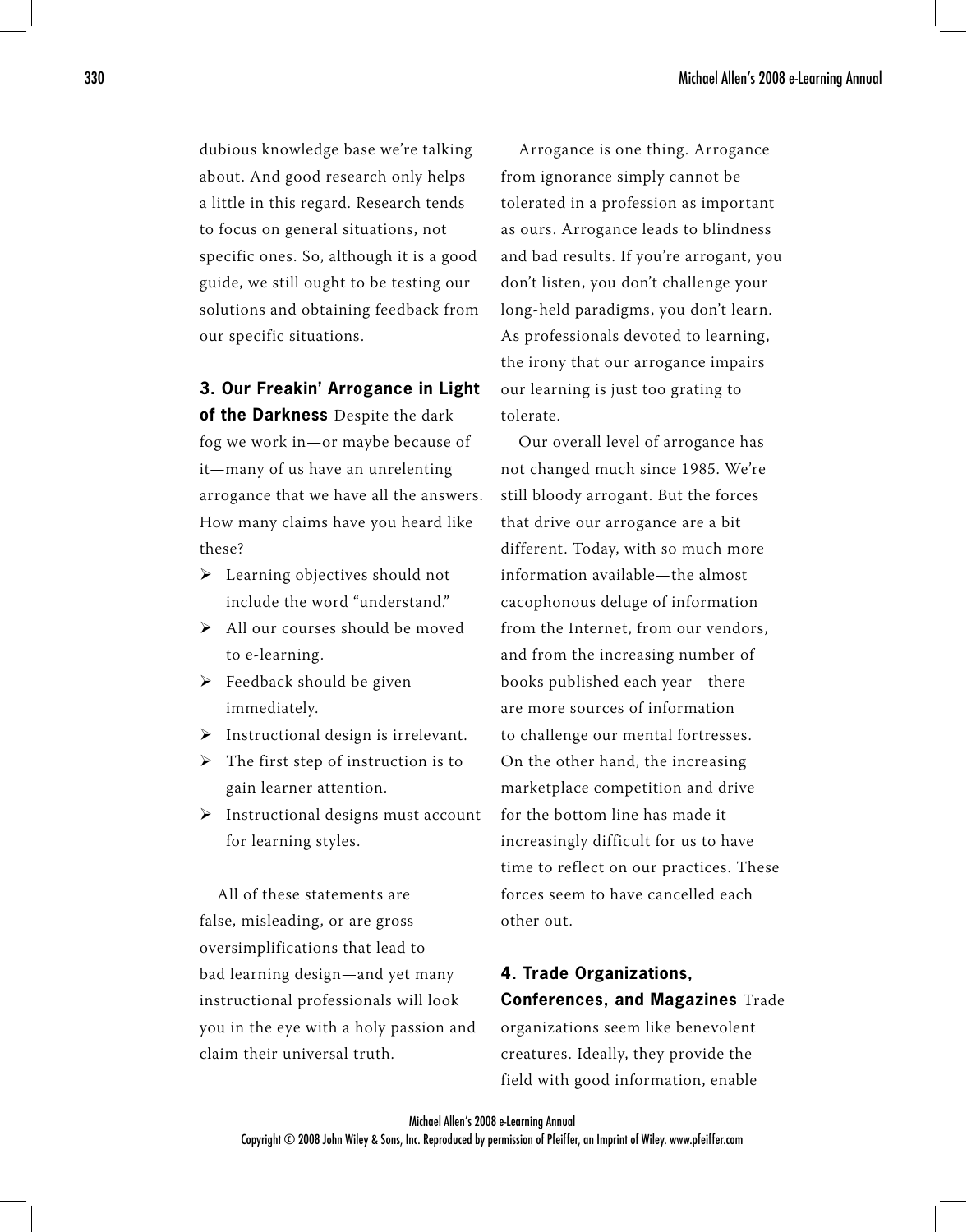collaboration between members, and support interactions between buyers and sellers. Unfortunately, most of the trade organizations in our field have not reached the ideal. In the United States, ASTD is the largest organization, with annual revenues above \$28 million. All the other trade organizations are small by comparison. ISPI brings in about \$2 million in revenue. Other organizations are private and so their financials are private. These include The Masie Center, the eLearning Guild, Nielsen Business Media (publishers of Training magazine), and CLO Media (publishers of Chief Learning Officer magazine).

What all of these enterprises have in common is that they have to raise funds to stay in business. Thus, the most critical incentives for these organizations rest in their ability to bring in money through membership fees, sales of books and periodicals, sales of educational materials, conference admission fees, credentialing fees, and workshop fees. So these trade organizations have a tendency to emphasize information that sells, to the detriment of information that is proven, timetested, and true.

There are more magazines, more conferences, more books, and more trade associations to choose among

than there were in 1985. The increased competition has already improved the quality of the information being exchanged, at least to some extent. For example, the eLearning Guild now goes to great lengths to ensure that vendors don't control the information that is conveyed. The increasing competition enables niche branding opportunities. So ASTD has become the mainstream vanilla provider, ISPI is the rigorous provider, Masie provides the new and hightech, the eLearning Guild provides the e-learning community with opportunities to learn from each other, and CLO caters to learning executives and the vendors who chase them.

The business models of these organizations force them to rely on volunteer speakers, writers, and collaborators. Because it takes a substantial effort to prepare a conference presentation, write a book or article, or share some other form of intellectual property, tradeorganization volunteers come mostly from those who need to gain visibility to survive as commercial entities.

#### **5. Consultants and Vendors**

Consultants and vendors need sales to survive. To get sales, they need to let buyers know they exist. They can do this through advertisements, personal networking, and visibility. Visibility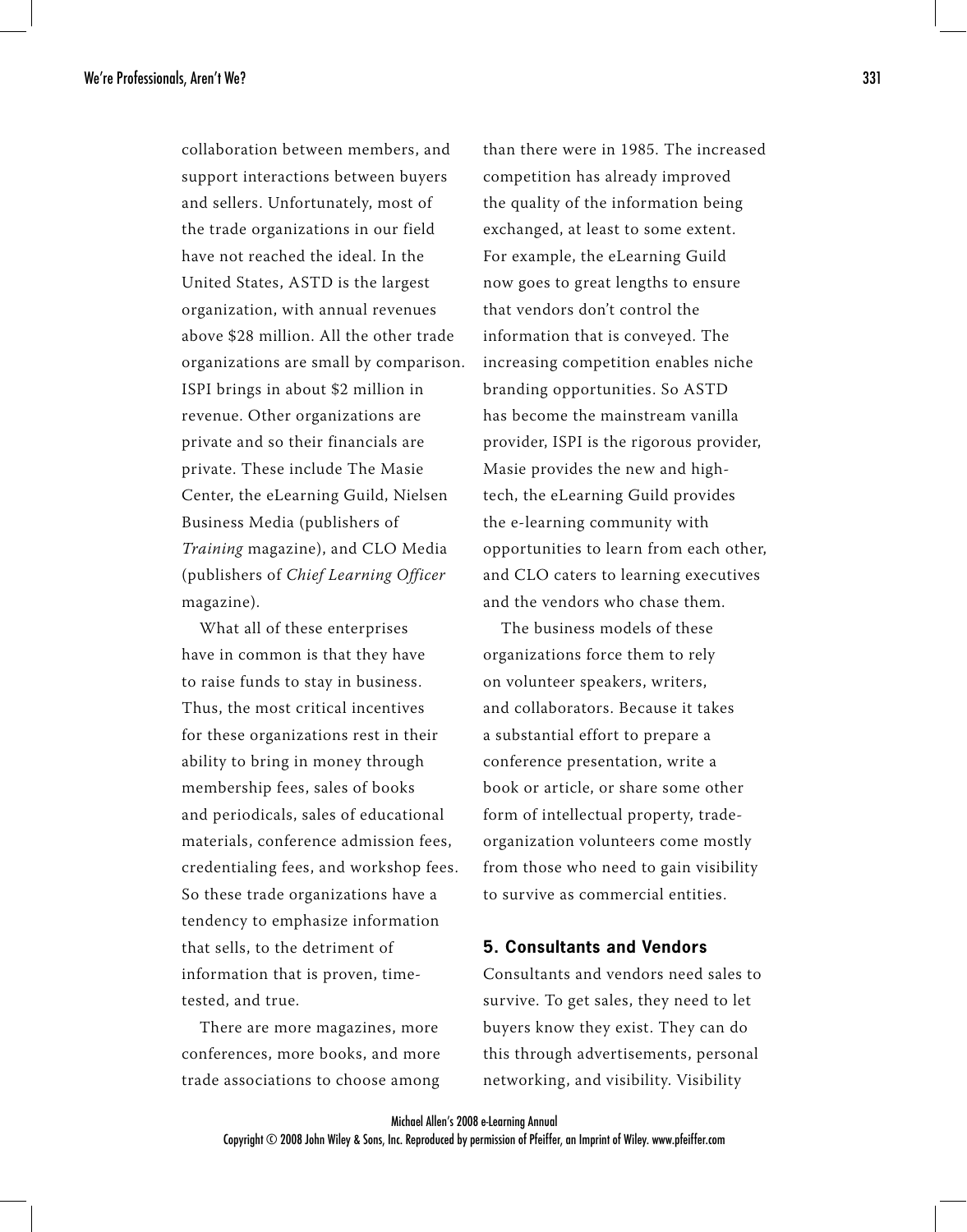is available in our industry at reduced dollar cost but increased cost of time and effort. Consultants and vendors make themselves visible by writing articles for trade magazines, writing

**The pressure to be visible is a** at conferences. *crushing weight on consultants* $\,$  **Sometimes they** 

*and vendors.* can are paid for these efforts, but

books, and speaking

usually they have to write or speak for free. The pressure to be visible is a crushing weight on consultants and vendors; thus they are the ones most likely to endure the proposal-writing, session-development process. Most of our conference sessions are developed with the expressed purpose of making a sale. Even if the presenter doesn't seem to be trying to sell him/herself or a product, almost certainly that is a large part of the intention and the design.

Sometimes consultants and vendors even have to pay to speak. Conference proposals are accepted at a rate of about 10 to 20 percent. Thus, many who want to speak are denied. Many conferences offer paid exhibitors speaking slots, asking as much as \$30,000 for the privilege.

Consultants in particular have a great incentive to write books and articles. Again, this kind of pressure increases the likelihood that the messages we receive will be tainted

by their commercial interests, not necessarily by the truth or certainty of the ideas presented.

The needs of consultants and vendors never change. To maintain their status, they have to find ways to maintain their visibility. This will never change, and certainly hasn't changed much since 1985. What is different is that there are more potential buyers now, more trade organizations, and more consultants and vendors. Having more sources of information will tend, in the long run, to improve the best information that is communicated, while simultaneously making it difficult for members of our profession to determine which information is good and which is faulty.

**6. Learning Research** In refereed journals such as *Cognition* & Instruction, Educational Psychology, and the Journal of Applied Psychology there is a wealth of knowledge that might inform our practices as learning-and-performance professionals. Unfortunately, the researchers who do the research don't have the time, the incentives, or the capability to take their research and make it directly usable for practitioners. There are hardly any research-to-practice translators—only Ruth Clark and I attempt to do this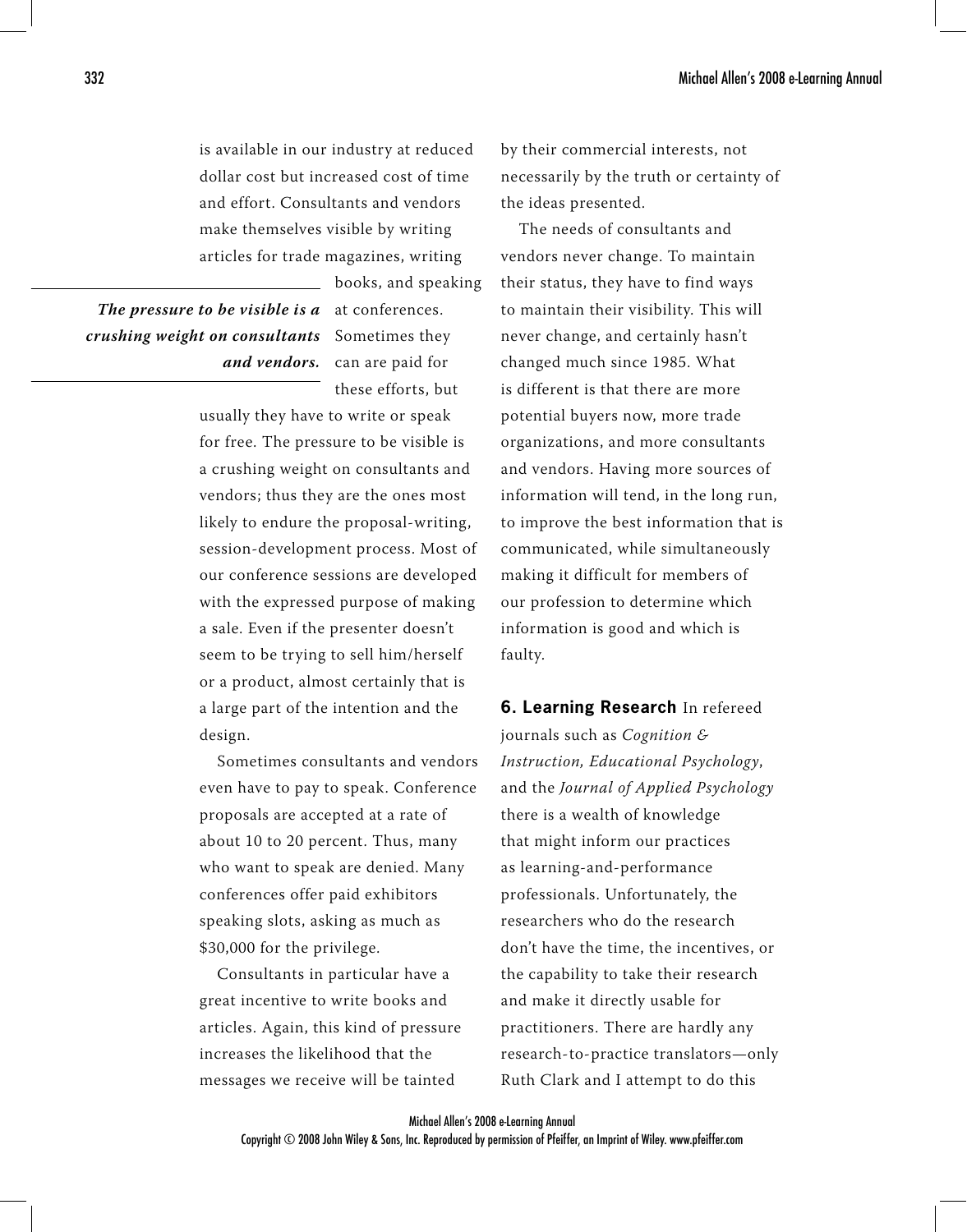full time. Moreover, practitioners have been so ill-prepared to be consumers of research-based information that attempts at translation tend to fall on deaf ears or be misunderstood.

Compounding these problems is the lack of extrinsic incentives for practitioners to build more effective learning-and-performance interventions. Most of us want to do good work, but very few of us have to build effective learning interventions. Since we don't really need to, we don't go the extra mile to parse the sources of information that might help us—sources like the learning research or the translated versions of that research.

#### **7. Industry Research** When

learning-and-performance professionals have to persuade their organizations to adopt a certain learning approach, the evidence that carries the most weight is industry research and benchmarking against other organizations. The thinking goes something like this. "If Nabisco, Wal-Mart, and Raytheon are using such-and-such, it must be a proven learning method." Unfortunately, the logic doesn't make sense. Just because another company is using a particular learning method—even if they're happy about it—doesn't mean that it's going to be the right method

for a second company. It doesn't mean the benchmarked company did enough due diligence in the first place. It doesn't mean the benchmarked company did the right kind of evaluation to prove its effectiveness.

But what about research that has been done on a wide swath of companies? For example, surveys of two hundred companies or so. Unfortunately, most of this research is seriously flawed, surveying the opinions of one or two people in a company, drawing from a sample of the willing, not a representative sample of the industry. Year-to-year data tends to represent a new sample of respondents, making year-toyear comparisons suspect at best. Regardless of whether this type of research is done in our largest trade organizations or through private research companies, the information is seriously flawed and tends to represent

not leading-edge, state-of-the-art thinking.

mediocre practice,

Since 1985, more and more so-called "research reports" have

**Just because another company is using a particular learning method—even if they're happy about it—doesn't mean that it's going to be the right method for a second company.**

been promulgated in our industry. Unfortunately, when we pay attention to these, we utilize valuable time that could be better spent mulling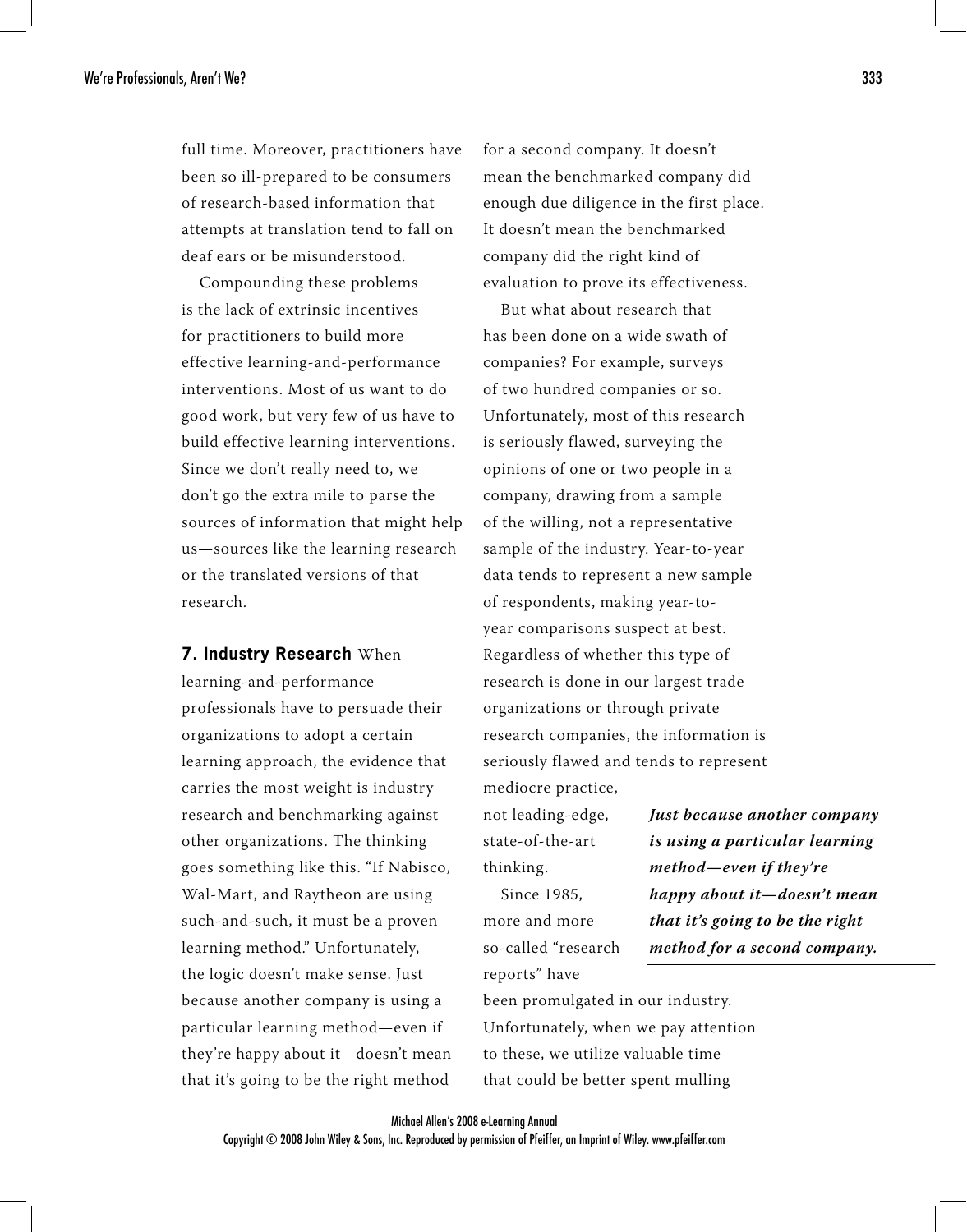over better information. When we make decisions based on this flawed information, we do ourselves, our organizations, and our learners grievous damage.

## **8. Contests, Awards, Best-of Lists, and Other Forms of**

**Thought Control** Finally, I must add a section on contests, awards, bestof lists, and other attention-grabbing devices. Each of these devices has four main characteristics: (1) they simplify reality, (2) they grab attention, (3) they distort the truth, and (4) they are designed to make someone a buck. In doing all these things, they control what we think. For example, contests of rapid-learning tools are great theater, but poor instructional design—especially since the metric is time-to-develop not effectiveness of design. e-Learning awards typically ask mediocre volunteer judges to pick from entries submitted using noninteractive video. Submissions are only accepted from companies that can afford to pay a hefty entrance fee. Gold medal winners typically have produced flashy products with new technological or visual innovations, but learning effectiveness does not seem to separate gold medal winners from the also-rans. Best-of lists can utilize the wrong metrics, for example,

the number of dollars spent on training. Or worse, best-of lists can simply be a list of an organization's best clients. More than one website in our field produces bogus best-of lists based on the amount of money their advertisers have paid in fees.

# **What This All Means**

For the last twenty years or more, hundreds of millions of employees have

managed their way through learningand-performance interventions that we have designed, developed, and deployed. They have certainly received great benefits from our work. But while we gave them some small seeds of knowledge and inspiration, we failed to give them deeper roots of knowledge, wisdom, and competence.

While providing value, we have failed to live up to our potential as an industry and as individual professionals in that industry. Much of this is not fully in our control. It is shaped by forces in our industry that capture large shares of our minds, overload the capacity of our working memories to focus on more important things, and make it impossible for us to make good decisions about our craft.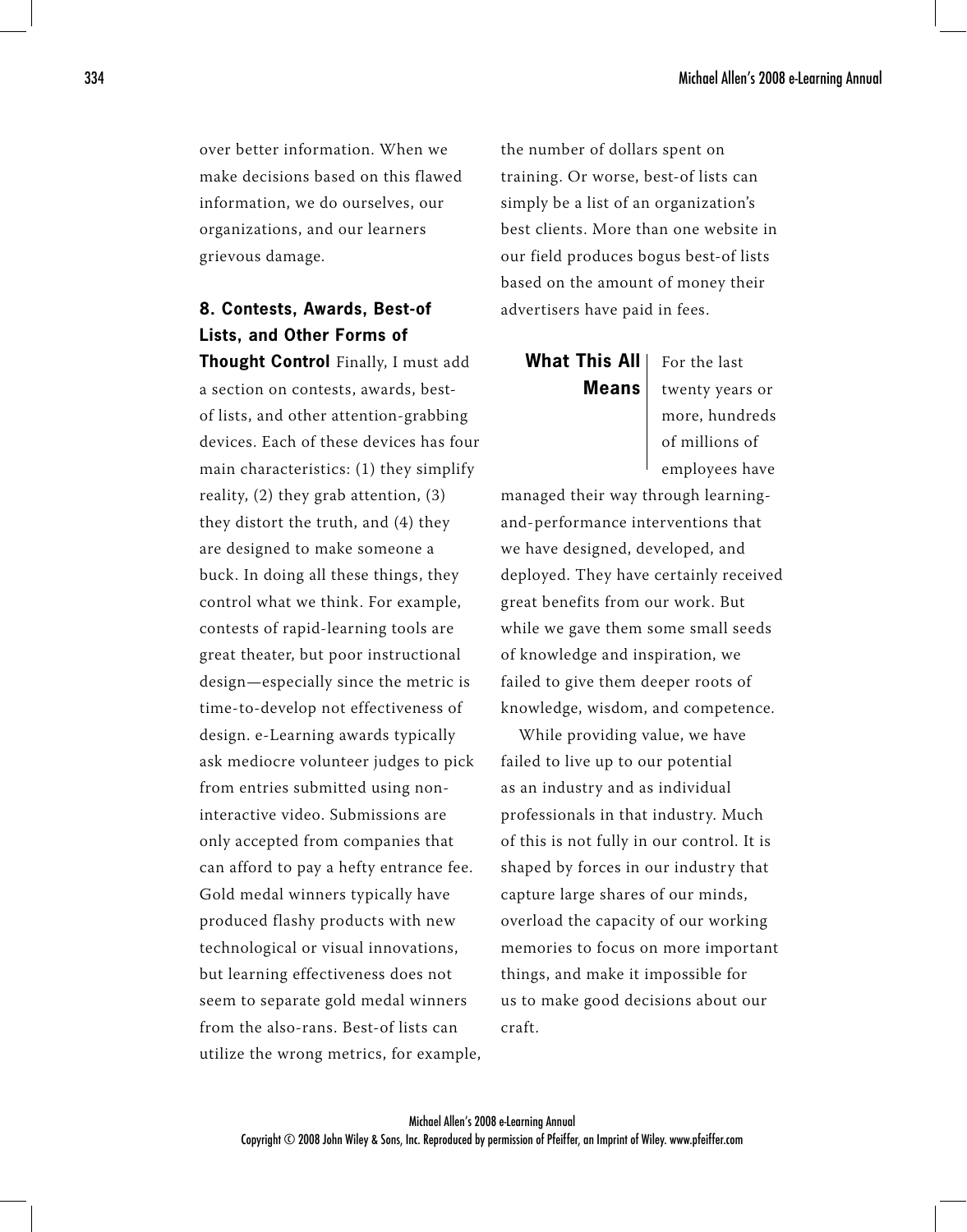To briefly recap the failings of our industry:

- Our graduate schools prepare 1. technicians, not thoughtful scientist-practitioners who understand learning, think critically, and build wisdom over time.
- We don't measure the outcome of 2. our work in ways that enable us to build effective feedback loops and make improvements that will lead to better learning, on-the-job performance, and business results.
- 3. The work pressures we face (for example, Internet-induced information overload and business demands for cheaper, faster results)—combined with our tendency toward professional arrogance—don't predispose us to keep learning, to test our conjectures, to build a rich and complex knowledge base over time.
- Our trade associations, magazines, 4. and conferences provide us with information that sells, not information that necessarily tells the truth of how we should better design our products and services.
- Our consultants and vendors are 5. a large source of our information, and we tend to think uncritically about their offerings.
- 6. Learning-and-performance research is not utilized when it might provide substantial benefits.
- 7. Industry research is severely flawed, but we rely on it anyway.
- Contests, awards, and best-of lists 8. grab our attention and distort our thinking about what is most important.

# **Is There Hope for the Future?**

wasteland of the profession I've described is the way all

Maybe the

professions operate—with imperfect information and a maddening competition for the limited workingmemory capacities of its professionals. Maybe in the next twenty-five years, nothing much will change in our field.

On the other hand, professions do change. Doctors used to use leeches and snake oil. Fisherman used to kill porpoises while netting tuna. Clothiers used to rely on sweatshops. Painters used to use lead paint. Professional basketball players used to use teamwork. Democracies used to act as governments of the people, by the people, and for the people.

I believe our profession can change for the better. If I didn't believe this, I'd get the hell out and find another vocation.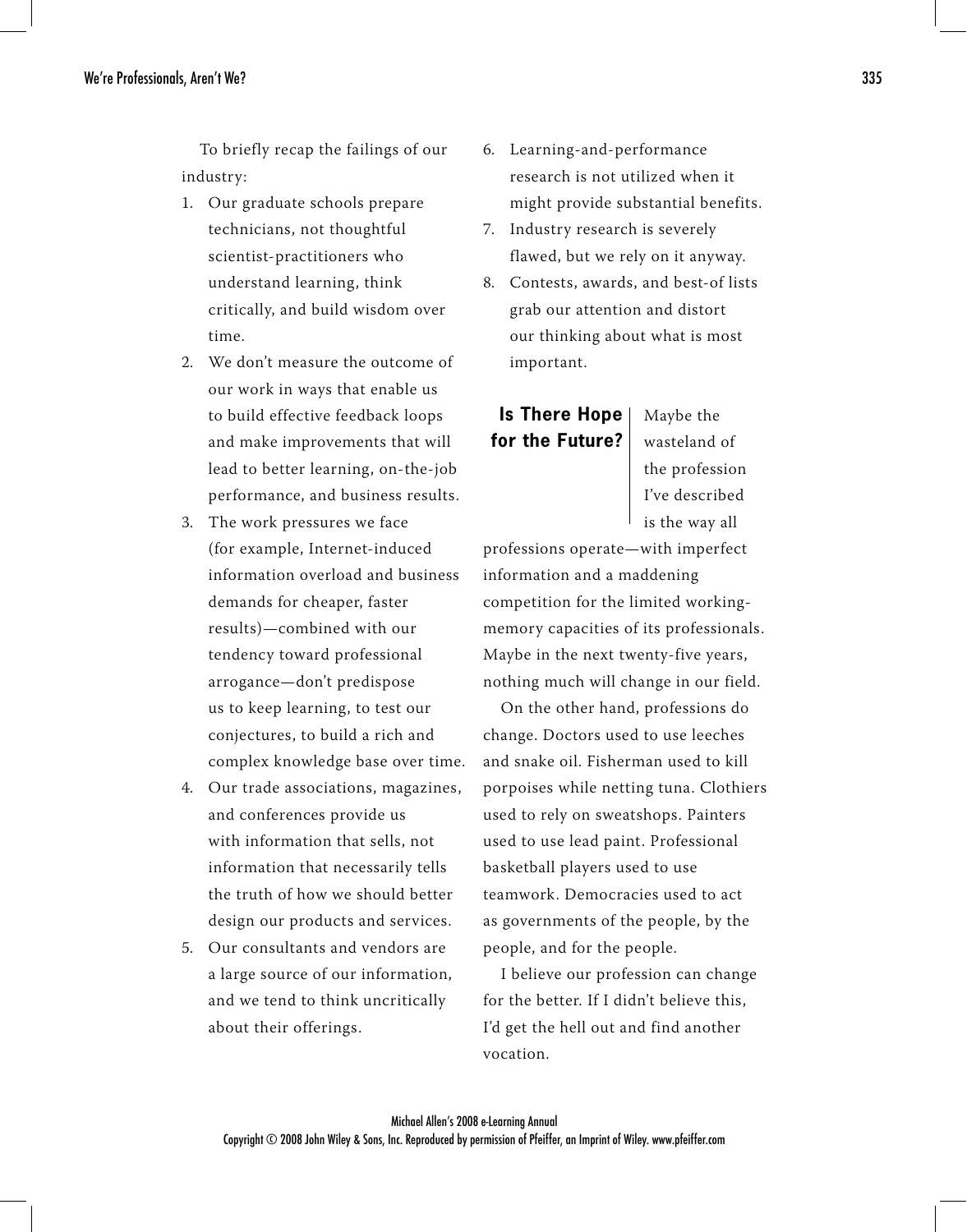But enough about me. Are there any signs that things might change for the better? I'm pretty sure there are omens that are already signaling a change. Here's the list:

- In the medical profession, a set 1. of practices under the rubric "evidence-based medicine" is sweeping the field.
- 2. In the K-12 education field, it has become a regulatory requirement to prove the effectiveness of learning interventions.
- In the management field, people 3. are beginning to talk about evidence-based management.
- 4. In our own field, research-based information—when it is presented with practical wisdom—clearly resonates with professionals. Business leaders like "e-learning guru" Kevin Kruse are taking the evidence-based training message to the marketplace.
- New software is enabling training 5. to be managed from training deployment all the way through to on-the-job implementation,

and new books are coming out suggesting that measuring our results is a critical discipline for training.

- 6. Compliance training's reliance on course completion is coming to be seen as the joke that it is.
- 7. New laws (for example, California's ) Law AB 1825) are being written that require effective training practices.
- More and more learning vendors 8.are including evaluations in their project proposals and contemplating ways to provide themselves with performance feedback to build cycles of continuous improvement.

Am I hopeful? You bet. But I also worry that we're just not doing enough. I encourage you to get your ass in gear. We need an army of soldiers to win this war.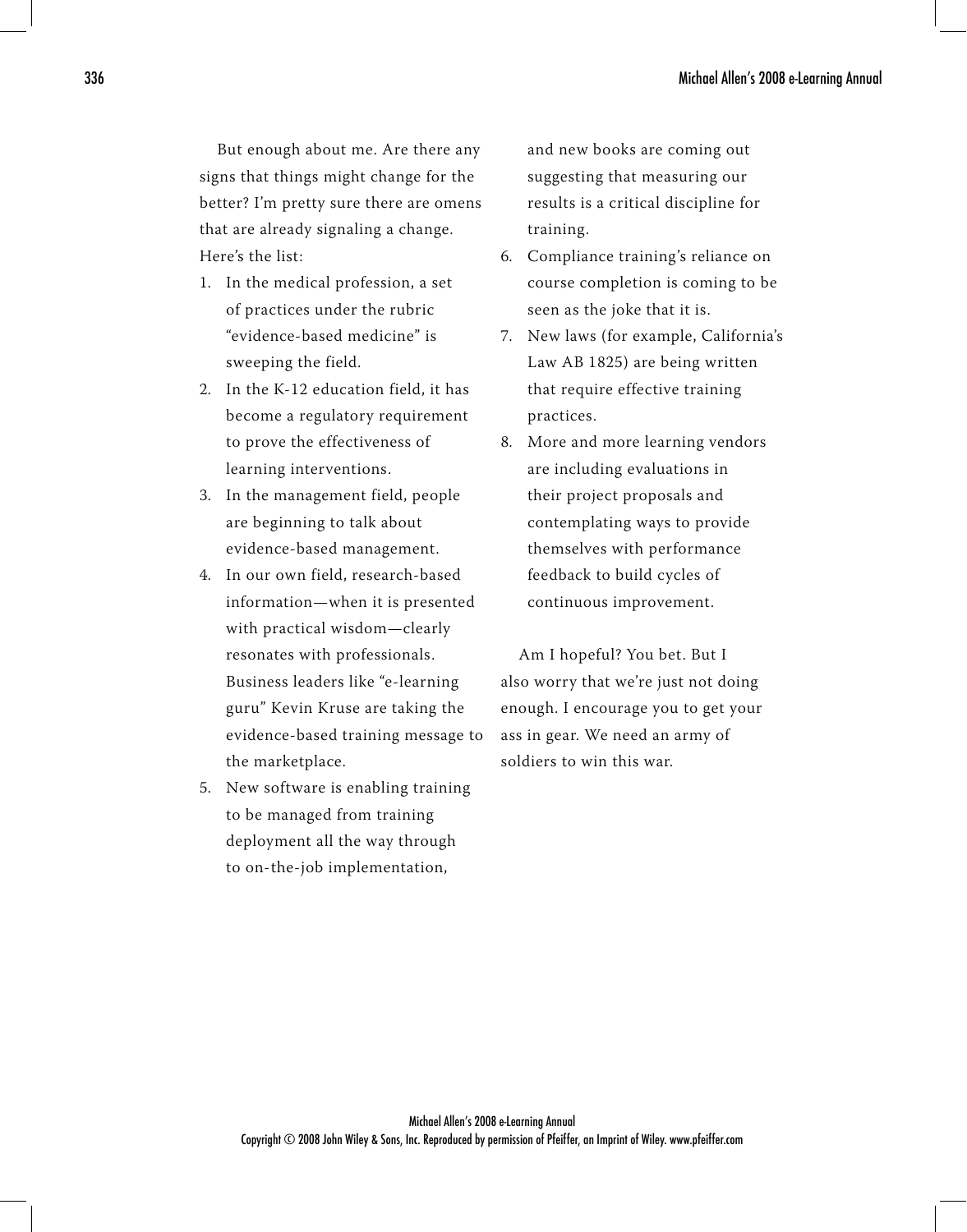#### **REFERENCES**

- Alliger, G.M., Tannenbaum, S.I., Bennett, W., Jr., Traver, H., & Shotland, A. (1997). A meta-analysis of the relations among training criteria. Personnel Psychology, 50, 341-358.
- Thalheimer, W. (2007, April). Measuring learning results: Creating fair and valid assessments by considering findings from fundamental learning research. Retrieved April 30, 2007, from www.work-learning.com/catalog/.